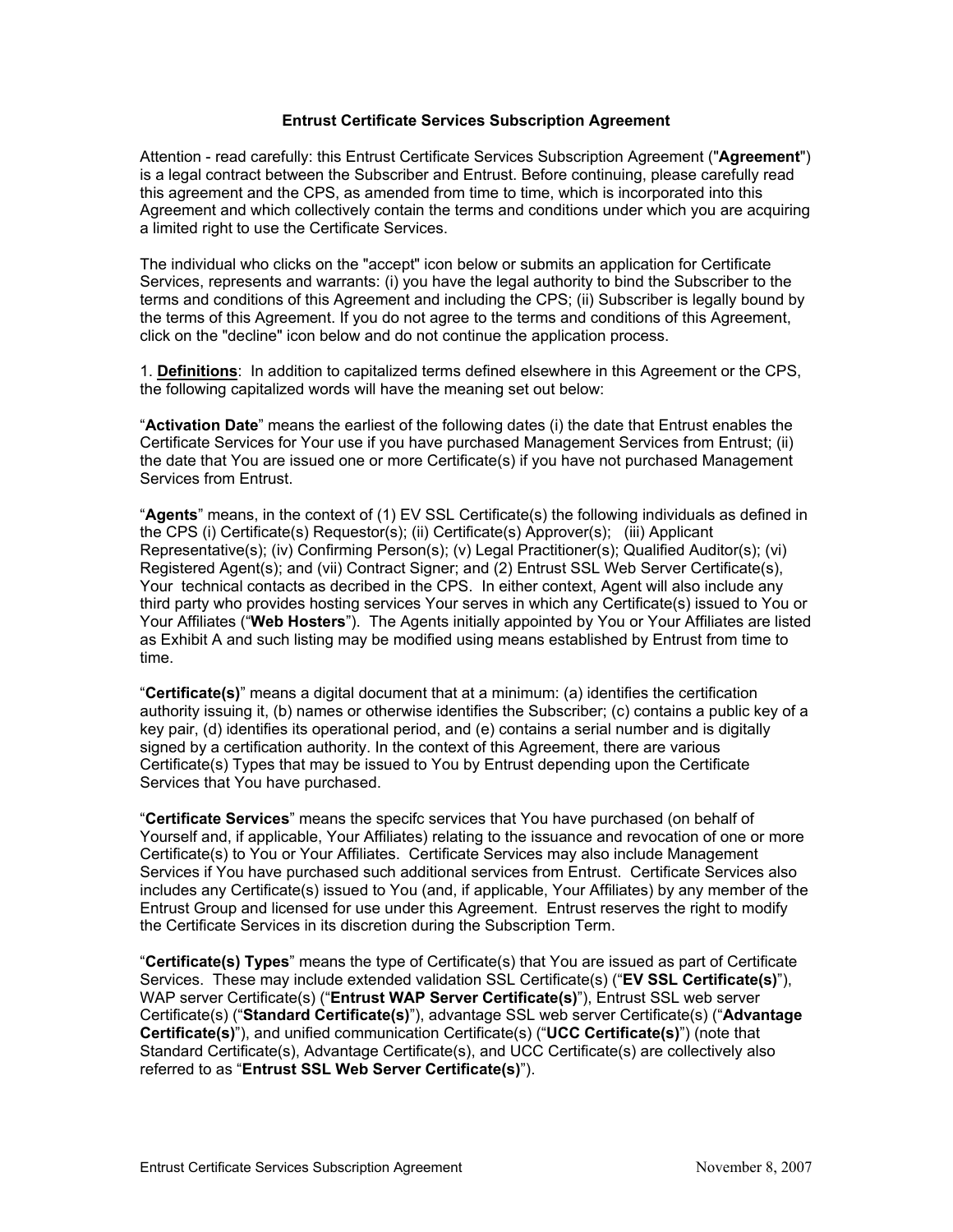"**Contract Signer**" means the individual who agrees to this Agreement on behalf of, and under the authority of, the Subscriber.

"CPS" means the most recent version of the certification practice statement that is incorporated by reference into this Agreement and the Certificate(s) that You are issued, as may be amended from time to time in accordance with the terms of the CPS. The CPS applicable to a specific [Certificate\(s\) that You are issued](http://www.entrust.net/about/practices.cfm) in connection with Certificate Services depends on the Certificate(s) Type(s) and can be found on the Internet at

http://www.entrust.net/about/practices.cfm or by contacting Entrust. For example, use of EV SSL Certificate(s) is governed by the most recent version of the document titled "Certifi cation Practice Statements - EV SSL Certificate(s)", use of Entrust WAP Server Ce rtificate(s) is governed by the most recent version of the document titled "Certification Practice Statements - WAP Certificate(s) WAP", and use of Entrust SSL Web Server Certificate(s) is governed by the most recent version of the document titled "Certification Practice Statement - SSL Certificate(s)".

"Enterprise" means You, Your Agents, and Your Affiliates.

"**Entrust**" means Entrust, Inc. if You are a resident of the United States; otherwise, Entrust means Entrust Limited.

"**EV Guidelines**" means the most recent version of the CA/Browser Forum Guidelines For Extended Validation Certificates posted on the Internet at http://www.cabforum.org/.

"**Governmental Authority**" means any foreign or domestic national, provincial, state, territorial, or local government authority; quasi-governmental authority; court; government organization; government commission; governmental board, bureau or instrumentality; regulatory, administrative or other agency; or any political or other subdivision, department, or branch of any of the forgoing.

"Management Services" means a self-service administration tool hosted by Entrust that is designed to help You manage Certificate(s) that may be made available to You by Entrust that enables You to manage the issuance, revocation, and expiry of one or more Certificate(s) issued to You as part of Certificate Services.

"Person" means and includes an individual, corporation, business, trust, partnership, limited liability company, association, joint venture, Governmental Authority, public corporation, or any other legal or commercial entity.

"Reseller" means a legal entity authorized by Entrust to resell Certificate Services to You.

"Microsoft" means Microsoft Corporation, a Washington corporation, with its principal place of business at One Microsoft Way, Redmond, Washington 98052-6399.

**cription Fees**" means the fees established by Entrust that You will pay to use the "**Subs** Certificate Services, as posted from time to time at Entrust's internet web site and/or in the documentation included with the Management Services, or as set out in a quotation issued to You by Entrust, or as set out in a purchase order issued by You to Entrust (or an authorized reseller of Entrust) that has been accepted by Entrust. In spite of the foregoing, if You have purchased the Certificate Services through a Reseller the Subscription Fees will be the fees agreed to between You and such Reseller provided that such Reseller pays to Entrust such portion of such Subscription Fees as required pursuant to the written agreement between Entrust and such Reseller.

"**Subscription Term**" means the length of time that You have subscribed to purchase Certificate Services commencing on the Activation Date. In the case where You have purchased Certificate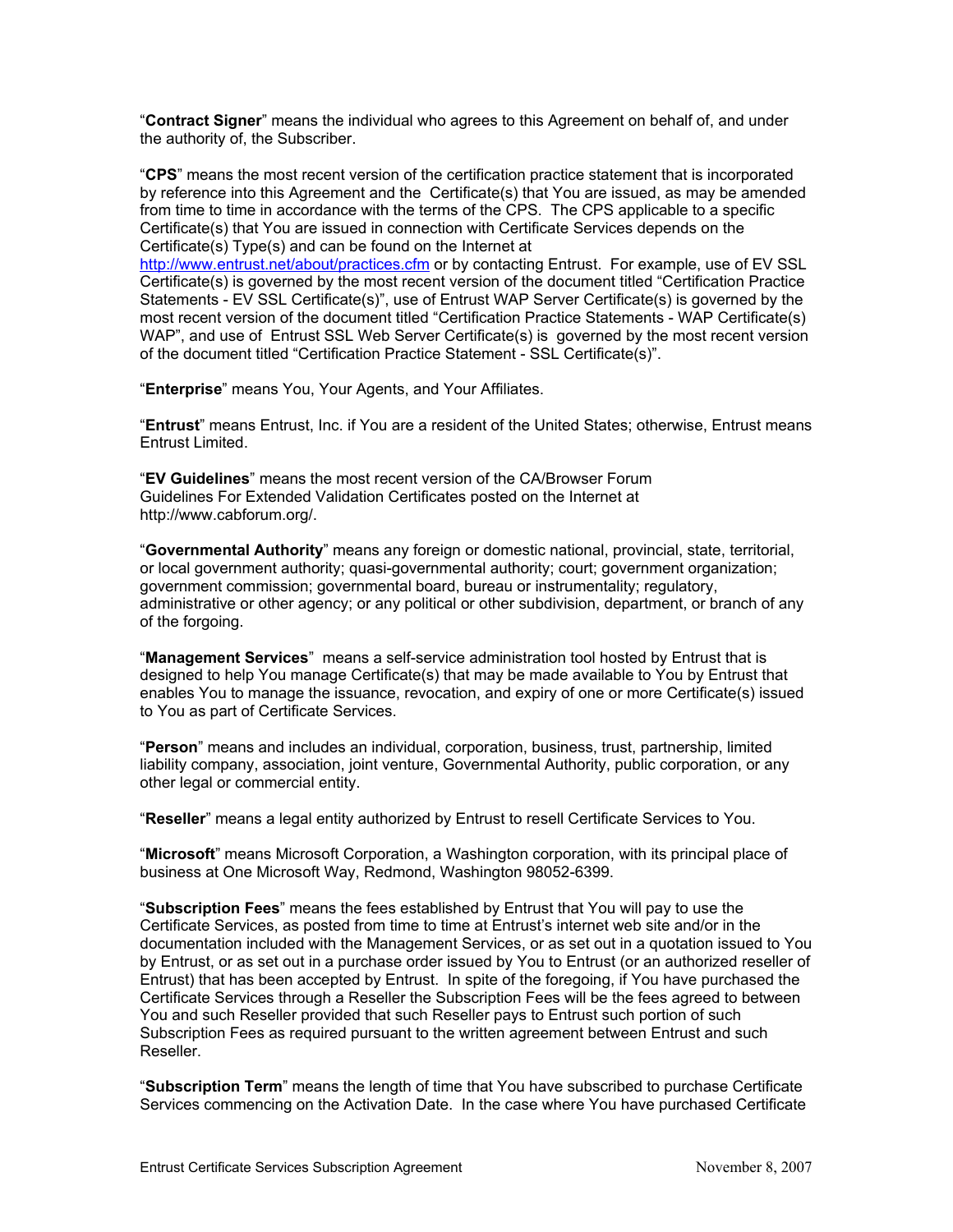Services that include Management Services, the Subscription Term is the period of time for which You have purchased the right to use Management Services, irrespective of wheth er the Certificate(s) that are issued to You as part of Certificate Services have validity periods extending beyond such period of time. In the case where You have purchased Certificate Services that include Mana gement Services, the Subscription Term is validity period of the applicable Certificate(s). In either case, the Subscription Term may be shortened pursuant to Section 7 of this Agreement.

"**You**", "Your" or "Subscriber" means the Person who has entered into this Agreement to receive Certificate Services.

"**Your Affiliates**" means Your controlled subsidiaries. In this context, a Subscriber controls a subsidiary if it owns fifty percent (50%) or more of the voting rights for the board of directors or other mechanism of control for the corporation or other entity.

# 2. **S ervices and License**.

- (a) Issuance of Certificate(s): Upon receipt of Your application for Certificate Services, Entrust or a subcontractor acting on behalf of Entrust will perform limited verification (as described in the CPS) of the information submitted by Ente rprise. After completing such verification, Entrust may issue You or Your Affiliates (if applicable) one or more Certificate(s) (depending on the amount of Subscription Fees You have paid) as described in the CPS. If Entrust issues Certificate(s) services to You or Your Affiliates (if applicable), Entrust will make such Certificate(s) available for retrieval.
- (b) Grant of License: Subject to the terms and conditions of this Agreement, Entrust hereby grants to Enterprise a non-exclusive, non-transferable license to use th e Certificate Services; provided, however, that: (i) Enterprise may only use the Certificate Services (including for the avoidance of any doubt, all Certificate(s)) in complianc e with this Agreement and the CPS, for the sole purposes of securing communication s pertaining to Enterprise related business. If the Certificate Services include Manageme nt Services, Enterprise may only use the Management Services in compliance with th is Agreement and the CPS for the purpose of managing Certificate(s) issued by Entrust to You or Your Affiliates. All use of the Management Services must be in accordance with the documentation supplied to You as part of the Management Services. If Entrust makes computer software available to Enterprise for download as part of the Certificate Services, such software will be licensed to Enterprise under the terms of the license agreement embedded in or associated with such software. Enterprise does not acquire any rights, express or implied, in the Certificate Services, other than those rights spec ified in this Agreement and the CPS. Enterprise will not host, time-share, rent, le ase, sell, license, sublicense, assign, distribute or otherwise transfer any component of Certifi cate Services, except as provided in this Agreement and the CPS. If one or more enabli ng mechanisms ("**License String**") that provides Enterprise with access to the Certificate Services is supplied to Enterprise, Enterprise may only use such Licensing String for the purpose of using the Certificate Services and Enterprise may not copy or alter a Licensin g String. Each permitted copy of all or part of any item of Certificate Services must include all copyright notices, restricted rights legends, proprietary markings and the like exactly as they appear on the copy delivered by Entrust to Enterprise. You may only deploy the number of Certificates that You have purchased from Entrust or its Reseller. The Certificate Services and all modifications, enhancements and derivative works thereof, including all right, title and interest (and all intellectual proprietary rights therein) remain the sole and exclusive property of Entrust and/or its third-party licensors. Enterprise will not copy, modify, adapt or merge copies of the Certificate Services except as provided in this Agreement and the CPS. Enterprise will not translate, reverse engineer, de-compile or disassemble the Certificate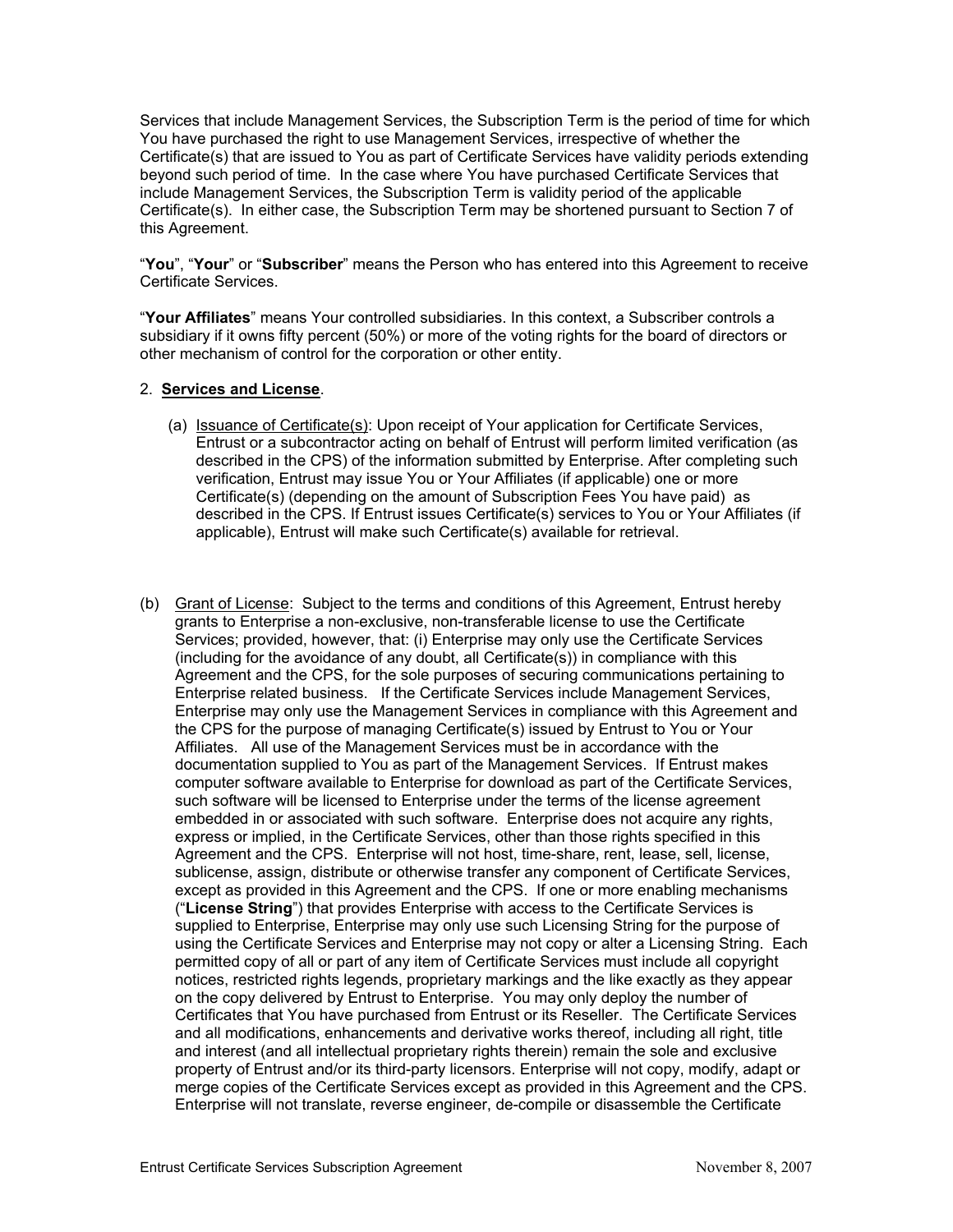Services except to the extent that law explicitly prohibits this restrictio n notwithstanding a contractual restriction to the contrary. Enterprise will comply with all applicabl e laws including, without limitation, laws relating to import, export, licensing, and d ata protection, as they apply to the activities contemplated under this Agreement including without limitation Enterprise's right to export, import or use the Certificate Servi ces. Enterprise will immediately cease to use the Certificate Services upon (a) expiration of the Subscription Term; (b) upon Enterprise's breach of this Agreement including the CPS.

( c) Lifecycle Monitoring Service: Entrust will provide You with a lifecycle m onitoring service ("**LMS**"). The LMS is designed to reduce the chance of disruption of Your service which may be caused by the expiration of the Your Certificate(s). Entrust will use com mercially reasonable efforts to send an email to the technical contact listed in the infor mation provided to Entrust with Your Certificate Services Application (such person referred to as "**Notice Recipient**"). Such email will inform the Notice Recipient that Your Certificate(s) is due to expire shortly. Usually, the email notification will be sent approximate ly thirty (30) and fifteen (15) days prior to the date on which Your Certificate(s) is due to expire . In the event that the Notice R ecipient changes, You can still receive a LMS email notice if You provide Entrust with updated contact information for the Notice Recipient at least sixty (60) days prior to the date that Your Certificate(s) is due to expire. You will not be eligible for the LMS if Your Notice Recipient changes and Entrust is not informed of such change within the time period set forth above.

# 3. **Fees**.

You will pay all applicable Subscription Fees for any Certificate Services issued to You, plus any additional taxes. Such payment will be made within thirty (30) days of the re ceipt of an invoice from Entrust for any such Certificate Services; provided, however that if You hav e purchased the Certificate Services through a Reseller then the payment terms will be those terms esta blished between You and such Reseller. In the event that You do not pay the appli cable fees for any Certificate Services extended to You (or where You have purchased the Certificate Services through a Reseller and such Reseller does not not pay Entrust the applicable fees for any Certificate Services in accordance with Entrust's agreement with such Reseller), Enterprise will Certificate(s)) and Entrust may refused to process any subsequent applications submitted by You for additional Certificate Services and revoke all Certificate(s). All amounts due under this not be entitled to use such Certificate Services (including for the avoidance of any doubt, any Agreement to Entrust must be paid to the invoicing member of the Entrust Group.

# **4. Representations, Warranties And Additional Obligations**

You represent and warrant to Entrust and all third parties who rely or use the Certificate Services issued to You, that You have the authority to bind Your Affiliates to this Agreement and the CPS as a Subscriber (if Your Affiliates are issued any Certificate(s) or otherwise receive any Certificate Services in connection with the Management Services purchased hereunder, if applicable). You futher r epresent and warrant that:

- (i) all information provided to Entrust or to any independent third-party Registration Authorities, both in the Certificate(s) Request and as otherwise requested by Entrust in connection with the issuance of the Certificate(s) to be supplied by Entrust, is accurate and complete and does not contain any errors, omissions, or misrepresentations;
- (ii) the Private Key corresponding to the Public Key submitted to Entrust in connection with Certificate Services Application was created using sound cryptographic techniques and all measures necessary have been taken to maintain sole control of, keep confidential, and properly protect the Private Key (and any associated access information or device – e.g., password or token) at all times;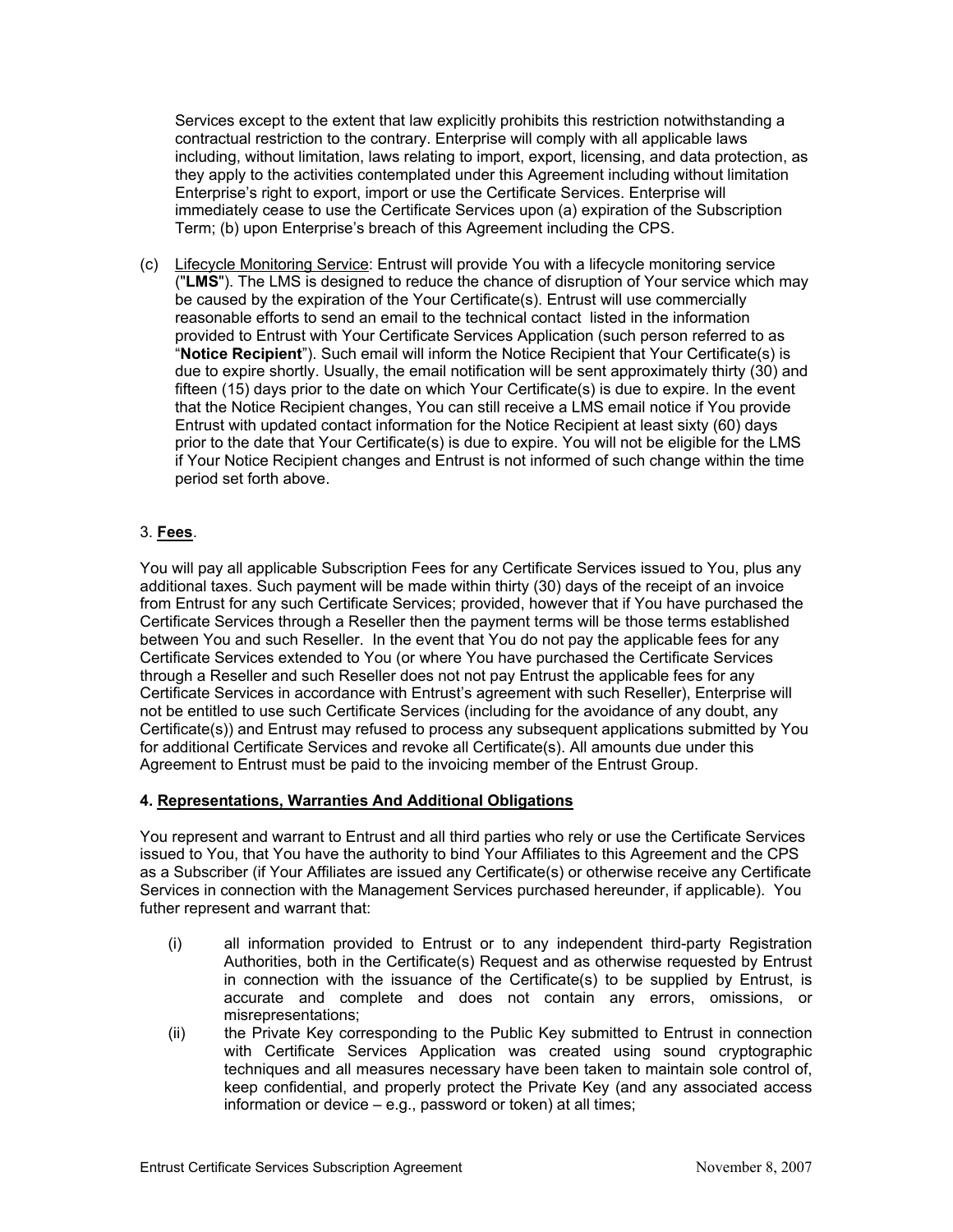- (iii) any information provided to Entrust or to any independent third-party Registration Authorities in connection with Certificate Services Application does not infringe, misappropriate, dilute, unfairly compete with, or otherwise violate the intellectual property, or other rights of any person, entity, or organization in any jurisdiction;
- (iv) the Certificate(s) will not be installed or used until it has reviewed and verified the accuracy of the data in each Certificate(s);
- $(v)$  the Certificate(s) will be installed only on the server accessible at the domain name listed on the Certificate(s), and will only be used in compliance with all applicable laws, solely for authorized company business, and solely in accordance with the Agreement and the CPS;
- (vi) Entrust will be immediately notified if any information included in the Certificate Services Application changes or if any change in any circumstances would make the information in the Certificate Services Application misleading or inaccurate;
- (vii) all use of the Certificate Services and its associated private key will cease immediately, and the Subscriber will promptly request the revocation of the Certificate Services, if (1) any information included in the Subscriber's Certificate Services changes or if any change in any circumstances would make the information in the Certificate Services misleading or inaccurate; or (2) there is any actual or suspected misuse or compromise of the Private Key associated with the Public Key in the Certificate Services;
- (viii) all use of the Certificate Services will cease upon expiration or revocation of such Certificate Services, and such Certificate Services will be removed from the devices and/or software in which it has been installed;
- (vii) the Certificate Services will not be used for any hazardous or unlawful (including tortious) activities;
- (viii) Your Agent's are duly authorized and qualified to perform this Agreement on Your Behalf, and such Agents will meet the requirements of this Agreement, the applicable CPS and, in the case of EV SSL Certificate(s), the Guidelines;
- (ix) the subject named in the Certificate(s) corresponds to You, and that You legally exist as a valid entity in the jurisdiction of incorporation specified in the Certificate(s); and
- $(ix)$  You have the exclusive right to use the domain name listed in Certificate;

You expressly agree that You will:

- a) Cause Your Affiliates who receive any Certificate Services hereunder, and Your Agents, to comply with the requirements of this Agreement, the applicable CPS and, in the case of EV SSL Certificate(s), the Guidelines;
- b) understand and, if necessary, receive proper education in the use of Public-Key cryptography and Certificate(s) including Certificate Services;
- c) provide, in any communications with Entrust or an independent third-party Registration Authority, correct information with no errors, misrepresentations, or omissions;
- d) generate a new, secure, and cryptographically sound Key Pair to be used in association with the Certificate Services or Subscriber's Certificate Services Application;
- e) read and agree to all terms and conditions of the CPS;
- f) refrain from modifying the contents of Certificate Services;
- g) use Certificate Services exclusively for legal and authorized purposes in accordance with the terms and conditions of the CPS and applicable laws;
- h) only use Certificate Services on behalf of the organization listed as the Subject in such Certificate Services;
- i) keep confidential and properly protect the Private Keys;
- j) notify Entrust as soon as reasonably practicable of any change to any information included in the Subscriber's Certificate Services Application or any change in any circumstances that would make the information in the Subscriber's Certificate Services Application misleading or inaccurate;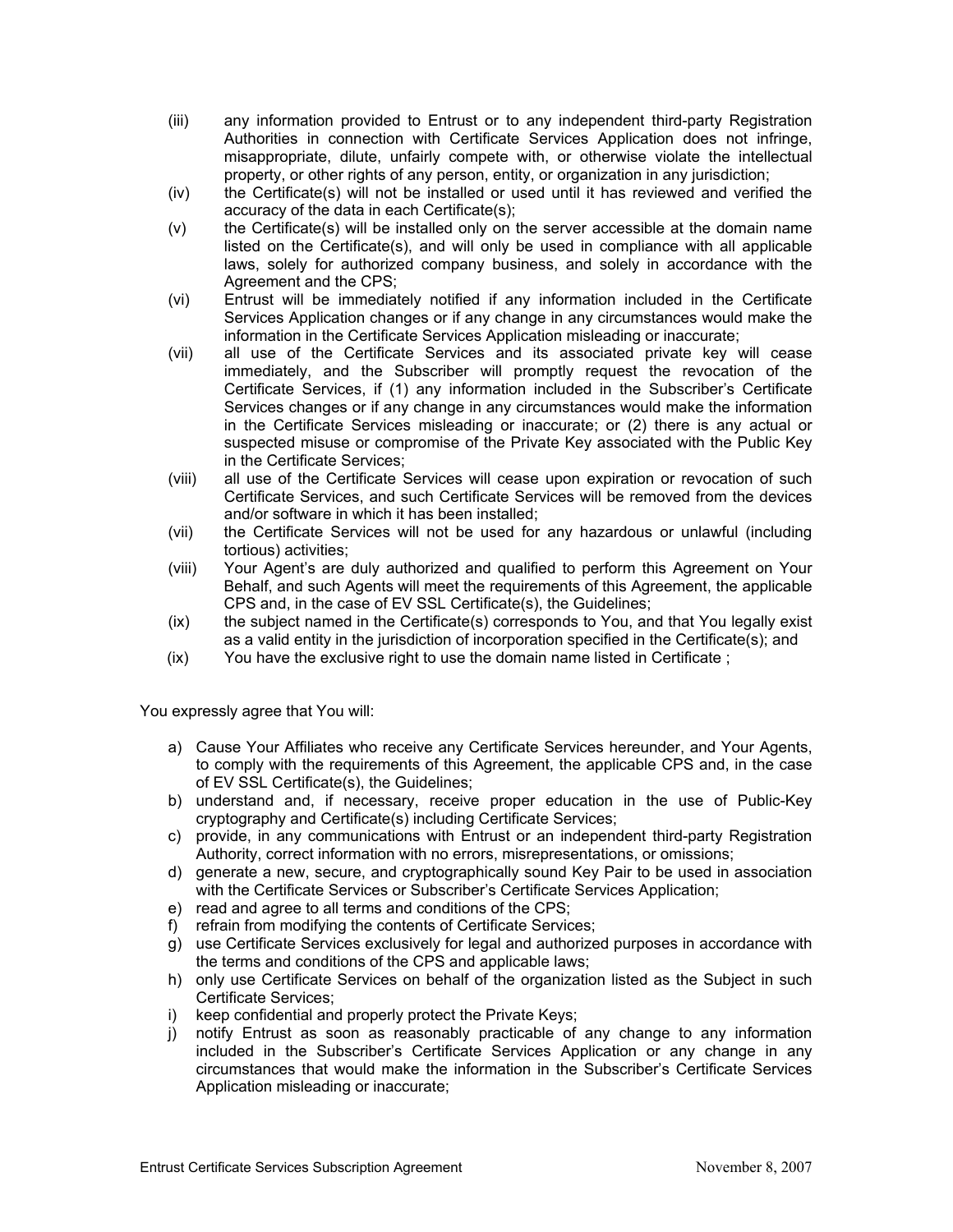- k) notify Entrust as soon as reasonably practicable of any change to a ny information included in the Certificate Services or any change in any circumstances that would make the information in the Certificate Services misleading or inaccurate;
- I) immediately cease to use Certificate Services if any information included in the Certificate Services or if any change in any circumstances would make the information in the Certificate Services misleading or inaccurate;
- m) notify Entrust immediately of any suspected or actual Compromise of the Private Keys and request the revocation of such Certificate Services;
- n) immediately cease to use the Certificate Services upon (a) expiration or revocation of such Certificate Services, or (b) any suspected or actual Compromise of the Private Key corresponding to the Public Key in such Certificate Services, and remove such Certificate Services from the devices and/or software in which it has been installed;
- o) only install the Certificate Services on one (1) World Wide Web server and only use such Certificate Services in connection with such server unless, otherwise expressly permitted by Entrust in writing;
- p) refrain from using the Private Key corresponding to the Public Key in the Certificate Services to sign other Certificate(s); and
- q) use appropriate judgment about whether it is appropriate, given the level of security and trust provided by Certificate Services, to use Certificate Services in any given circumstance.

Certificate Services and related information may be subject to export, import, and/or use restrictions. You will comply with all laws and regulations applicable to Your right to export, import, and/or use Certificate Services or related information, including, without limitation, all laws and regulations in respect to nuclear, chemical or biological weapons proliferation. You will be responsible for procuring all required licenses and permissions for any export, import, and/or use of Certificate Services or related information. Certain cryptographic techniques, software, hardware, and firmware ("Technology") that may be used in processing or in conjunction with Certificate Services may be subject to export, import, and/or use restrictions. You will comply with all laws and regulations applicable to a Subscriber's right to export, import, and/or use such Technology or related information. Subscribers will be responsible for procuring all required licenses and permissions for any export, import, and/or use of such Technology or related information. For the avoidance of any doubt, (1) Entrust will not be under any obligation to issue any Certificate containing pre-qualified information if such pre-qualified information is subsequently found to have changed or to be in any way inaccurate, incorrect, or misleading; (2) by submitting a request for Certificate, You are representing and warranting that the pre-qualified information has not changed and is in no way inaccurate, incorrect, or misleading; (3) Entrust shall be entitled to revoke an Certificate issued to You if (i) the pre-qualified information submitted by You is subsequently found to have changed or to be inaccurate, incorrect, or misleading, (ii) if revocation is requested by You, (iii) upon expiry or termination of this Agreement, or (iv) for any other reason identified for revocation in the CPS; (5) You must notify Entrust immediately of any change to any information included in any Certificate issued to You or any Certificate management service application submitted by You or any change circumstances that would make the information in any such Certificate or Certificate Management Service application inaccurate, incorrect, or misleading, and (6) You must notify Entrust

immediately of any changes to pre-qualified information, or any changes in any circumstances that would make any pre-qualified information inaccurate, incorrect, or misleading.

You acknowledge that the Certificate Services (and any information incorporated therein or provided thereto) contain the confidential information of Entrust. You will not translate, reverse engineer, de-compile, disassemble, or develop competitive Certificate Services using any such information derived from Entrust's confidential information. You will retain Entrust's confidential information in confidence and will use, disclose, and copy it solely for the purpose of, and in accordance with the Agreement. You will only disclose Entrust's confidential information to Your employees and Enterprise employees with a need to know. You will use the same degree of care as You use to protect Your own confidential information of a similar nature, but no less than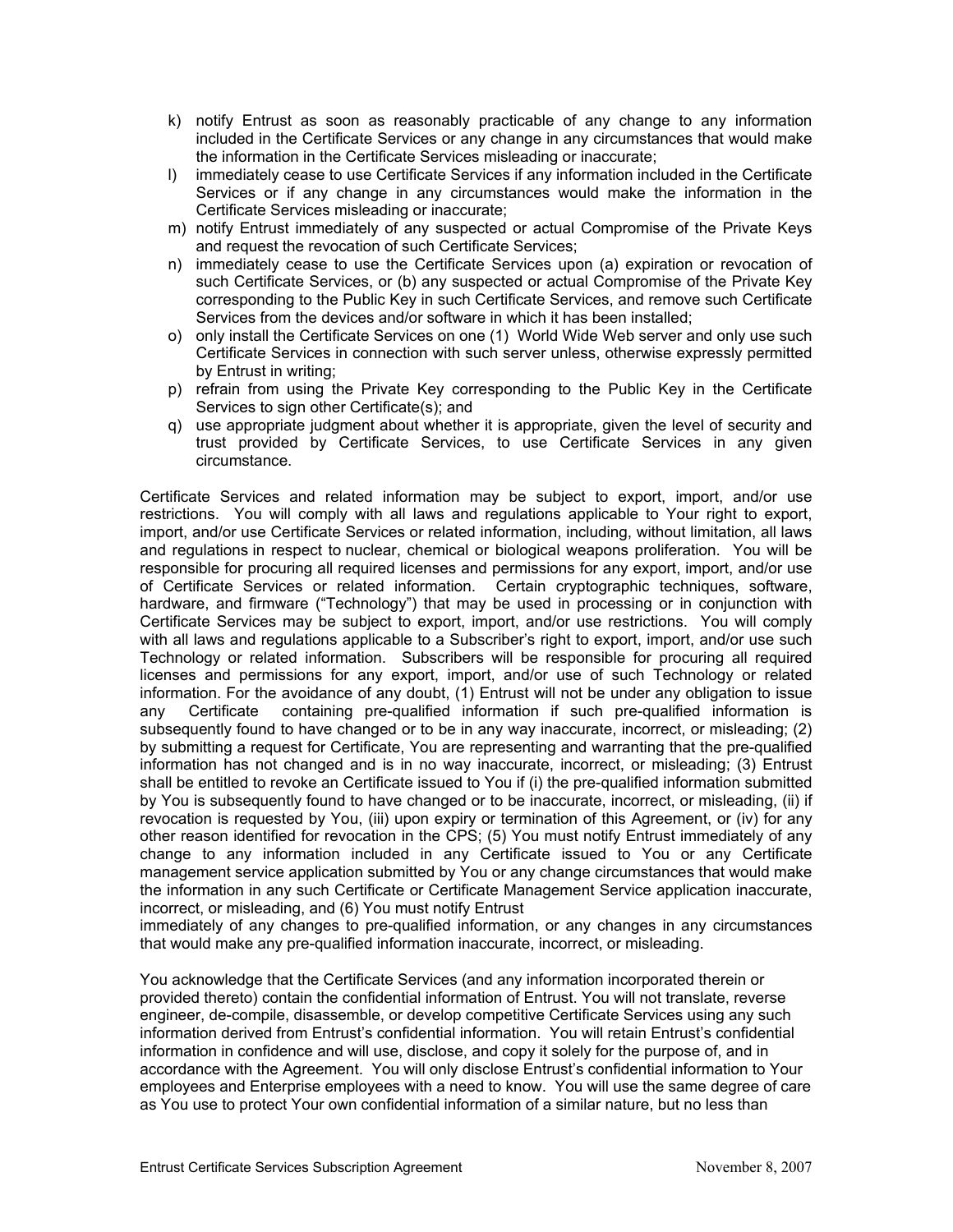reasonable care, to prevent the unauthorized use or disclosure of Entrust's confidential information.

You will not be bound by any obligations restricting disclosure and use set forth in this Agreement with respect to Entrust's confidential information, or any part thereof, which: (i) was known to You prior to disclosure, without any obligation of confidentiality; (ii) was lawfully in the public domain prior to its disclosure, or becomes publicly available other than through a breach of this Agreement; (iii) was disclosed to You by a third party, provided that such third party is not in breach of any confidentiality obligation in respect of such information; or (iv) is independently developed by You.

If You are compelled pursuant to legal, judicial, or administrative proceedings, or otherwise required by law, to disclose the confidential information of Entrust, You will use reasonable efforts to seek confidential treatment for such confidential information, and provide prior notice to Entrust to allow Entrust to seek protective or other court orders.

# 5. **DISCLAIMER OF WARRANTY**

**EXCEPT FOR THE EXPLICIT REPRESENTATIONS, WARRANTIES, AND CONDITIONS PROVIDED IN THIS AGREEMENT AND THE CPS, CERTIFICATE SERVICES AND ANY IS", AND SERVICES PROVIDED IN RESPECT TO CERTIFICATE(s) ARE PROVIDED "AS NEITHER ENTRUST GROUP NOR ANY INDEPENDENT THIRD-PARTY REGISTRATION HORITIES, NOR AUTHORITIES OPERATING UNDER THE ENTRUST CERTIFICATION AUT TORS, ANY RESELLERS, CO-MARKETERS, OR ANY SUBCONTRACTORS, DISTRIBU GOING MAKE AGENTS, SUPPLIERS, EMPLOYEES, OR DIRECTORS OF ANY OF THE FORE ANY REPRESENTATIONS OR GIVE ANY WARRANTIES, OR CONDITIONS, WHETHER WISE, AND EXPRESS, IMPLIED, STATUTORY, BY USAGE OF TRADE, OR OTHER ENTRUST GROUP, ALL INDEPENDENT THIRD-PARTY REGISTRATION AUTHORITIES SELLERS OR OPERATING UNDER THE ENTRUST CERTIFICATION AUTHORITIES, ALL RE TS, SUPPLIERS, CO-MARKETERS, AND ANY SUBCONTRACTORS, DISTRIBUTORS, AGEN EMPLOYEES, OR DIRECTORS OF ANY OF THE FOREGOING SPECIFICALLY DISCLAIM AND CONDITIONS OF ANY AND ALL REPRESENTATIONS, WARRANTIES,**  $MERCHANTABILITY, NON-INFRINGEMENT, TITLE, SATISFACTORY QUALITY, OR$ **ULAR PURPOSE. EXCEPT FOR THE EXPLICIT FITNESS FOR A PARTIC NT REPRESENTATIONS, WARRANTIES AND CONDITIONS CONTAINED IN THIS AGREEME VICES OR AND IN THE CPS, THE ENTIRE RISK OF THE USE OF ANY CERTIFICATE SER**  $\boldsymbol{\mathsf{ANY}}$  SERVICES PROVIDED IN RESPECT CERTIFICATE SERVICES OR THE VALIDATION **OF DIGITAL SIGNATURES WILL BE BORNE SOLELY BY YOU.**

### 6. **LIMITATION OF LIABILITY:**

**GROUP, ANY IN NO EVENT WILL THE TOTAL CUMULATIVE LIABILITY OF ENTRUST** INDEPENDENT THIRD-PARTY REGISTRATION AUTHORITY OPERATING UNDER AN **RS, OR ANY ENTRUST CERTIFICATION AUTHORITY, ANY RESELLERS, OR CO-MARKETE EMPLOYEES, OR** DIRECTORS OF ANY OF THE FOREGOING TO ANY SUBSCRIBER, RELYING PARTY OR **HER PERSON, ENTITY, OR ORGANIZATION ARISING OUT OF OR RELATING TO ANY OT ANY CERTIFICATES, CERTIFICATE SERVICES OR ANY SERVICES OR SOFTWARE PROVIDED IN RESPECT TO CERTIFICATE SERVICES, INCLUDING ANY USE OR RELIANCE ON ANY CERTIFICATE SERVICES, EXCEED TWO THOUSAND UNITED STATES DOLLARS (\$2000.00 U.S.) ("CUMULATIVE DAMAGE CAP"). THE FOREGOING LIMITATIONS WILL APPLY TO ANY LIABILITY WHETHER BASED IN CONTRACT (INCLUDING FUNDAMENTAL BREACH), TORT (INCLUDING NEGLIGENCE), LEGISLATION OR ANY OTHER THEORY OF LIABILITY, INCLUDING ANY DIRECT, INDIRECT, SPECIAL, STATUTORY, PUNITIVE, EXEMPLARY, CONSEQUENTIAL, RELIANCE, OR INCIDENTAL DAMAGES.**   $SUBCONTRACTORS, DISTRIBUTORS, AGENTS, SUPPLIERS,$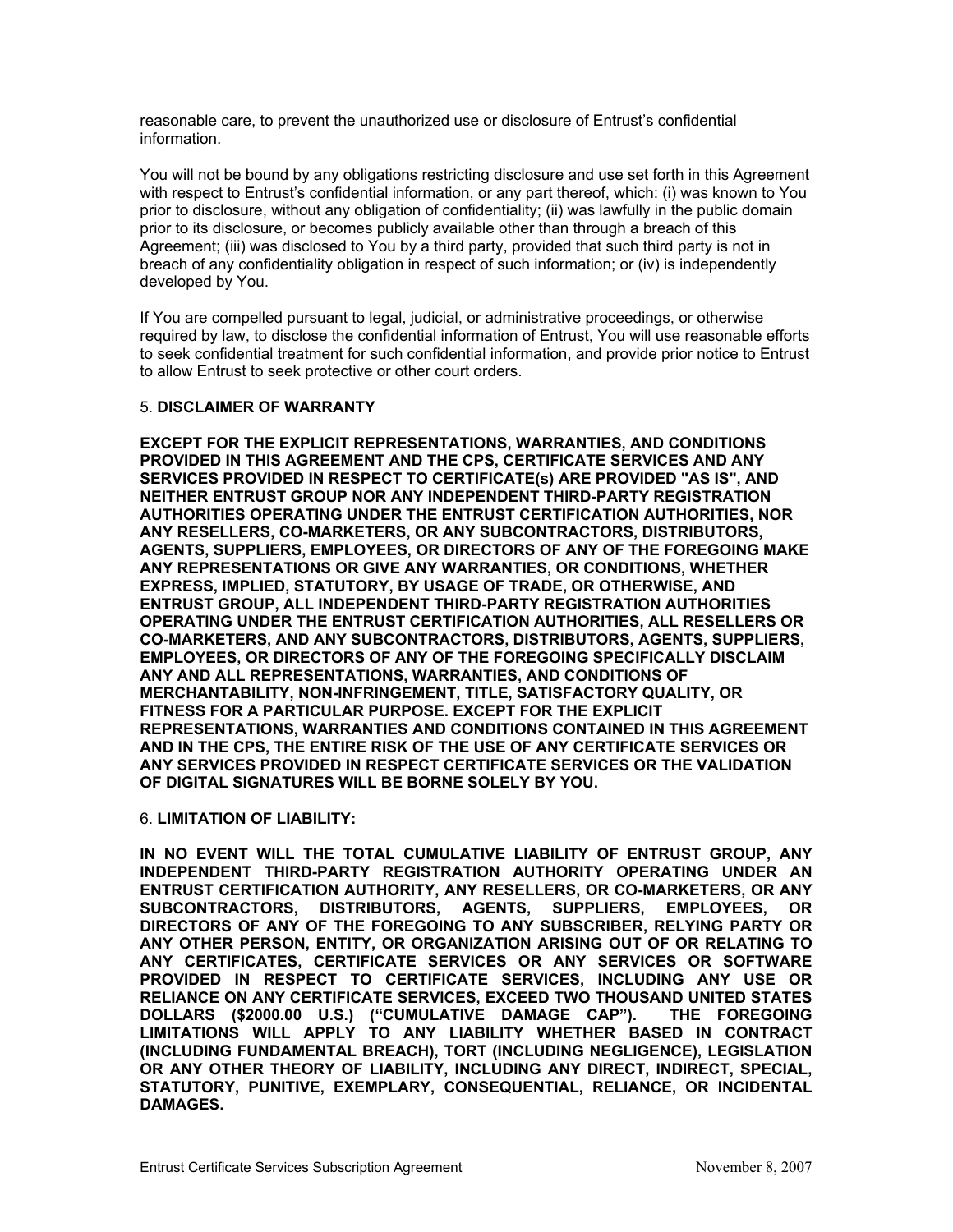IN NO EVENT WILL ENTRUST GROUP OR ANY INDEPENDENT THIRD-PARTY **REGISTRATION AUTHORITY OPERATING UNDER AN ENTRUST CERTIFICATION NTRACTORS, AUTHORITY, OR ANY RESELLERS, CO-MARKETERS, OR ANY SUBCO ANY OF THE DISTRIBUTORS, AGENTS, SUPPLIERS, EMPLOYEES, OR DIRECTORS OF Y, PUNITIVE, FOREGOING BE LIABLE FOR ANY INCIDENTAL, SPECIAL, STATUTOR (INCLUDING, EXEMPLARY, INDIRECT, RELIANCE, OR CONSEQUENTIAL DAMAGES F BUSINESS WITHOUT LIMITATION, DAMAGES FOR LOSS OF BUSINESS, LOSS O** OPPORTUNITIES, LOSS OF GOODWILL, LOSS OF PROFITS, BUSINESS INTERRUPTION, **LOSS OF DATA, LOST SAVINGS OR OTHER SIMILAR PECUNIARY LOSS) WHETHER (INCLUDING ARISING FROM CONTRACT (INCLUDING FUNDAMENTAL BREACH), TORT NEGLIGENCE), LEGISLATION OR ANY OTHER THEORY OF LIABILITY.** 

**FAILURE OF THE FOREGOING LIMITATIONS WILL APPLY NOTWITHSTANDING THE ESSENTIAL PURPOSE OF ANY LIMITED REMEDY STATED HEREIN AND EVEN IF ENTRUST GROUP OR ANY INDEPENDENT THIRD-PARTY REGISTRATION AUTHORITY OPERATING UNDER AN ENTRUST CERTIFICATION AUTHORITY, OR ANY RESELLERS, TS, SUPPLIERS, CO-MARKETERS, OR ANY SUBCONTRACTORS, DISTRIBUTORS, AGEN EMPLOYEES, OR DIRECTORS OF ANY OF THE FOREGOING HAVE BEEN ADVISED OF THE POSSIBILITY OF THOSE DAMAGES.** 

**TATION OF LIABILITY SOME JURISDICTIONS DO NOT ALLOW THE EXCLUSION OR LIMI LIMITATIONS SET FORTH FOR CONSEQUENTIAL OR INCIDENTAL DAMAGES, SO THESE** ABOVE MAY NOT APPLY TO CERTAIN SUBSCRIBERS, RELYING PARTIES, OR OTHER **SENTATIONS, PERSONS, ENTITIES, OR ORGANIZATIONS. THE DISCLAIMERS OF REPRE N THIS WARRANTIES, AND CONDITIONS AND THE LIMITATIONS OF LIABILITY I LL AGREEMEMT CONSTITUTE AN ESSENTIAL PART OF THIS AGREEMENT. A D SUBSCRIBERS, RELYING PARTIES, AND OTHER PERSONS, ENTITIES, AN F ORGANIZATIONS ACKNOWLEDGE THAT BUT FOR THESE DISCLAIMERS O OF LIABILITY, REPRESENTATIONS, WARRANTIES, AND CONDITIONS AND LIMITATIONS RTIFICATE(S) TO SUBSCRIBERS AND NEITHER ENTRUST WOULD NOT ISSUE CE UST NOR ANY ANY INDEPENDENT THIRD-PARTY REGISTRATION AUTHORITIES ENTR ATING UNDER AN ENTRUST CERTIFICATION AUTHORITY, NOR ANY RESELLERS, OPER S, SUPPLIERS, CO-MARKETERS, OR ANY SUBCONTRACTORS, DISTRIBUTORS, AGENT EMPLOYEES, OR DIRECTORS OF ANY OF THE FOREGOING WOULD PROVIDE SERVICES** IN RESPECT TO CERTIFICATE SERVICES AND THAT THESE PROVISIONS PROVIDE FOR **A REASONABLE ALLOCATION OF RISK.** 

# 7. **Term**.

This Agreement will continue for the Subscription Term, however, it will termin ate if You, Your Affiliates, or Your Agents fail to comply with any of the material terms or conditions of this Agreement (including for the avoidance of any doubt, the CPS and in the case of EV SSL Certificates, the Guidelines). Entrust may also terminate this Agreement in its discretion with notice to You in order to comply with any third party licensing or other contractiona l or legal obligation to which Entrust is subject. This Agreement will terminat e upon expiration of the Subscription Term or revocation by Entrust of all Certificates issued hereunder if such revocation occurs prior to the end of the Subscription Term. You must, upon such expiration cease all use of Your Certificate Services and remove any Certificates issued under this Agrement it from the devices and/or software in which it has been installed. The provisions entitled Representations, Warranties And Additional Obligations, Disclaimer of Warranties, Limitation of Liability, Term, Severability, Audit Right, Third Party Beneficiaries, Entire Agreement, and those provisions of the CPS that are designated as surviving termination will continue in force even after any termination or expiration of this Agreement. All payment obligations will survive termination.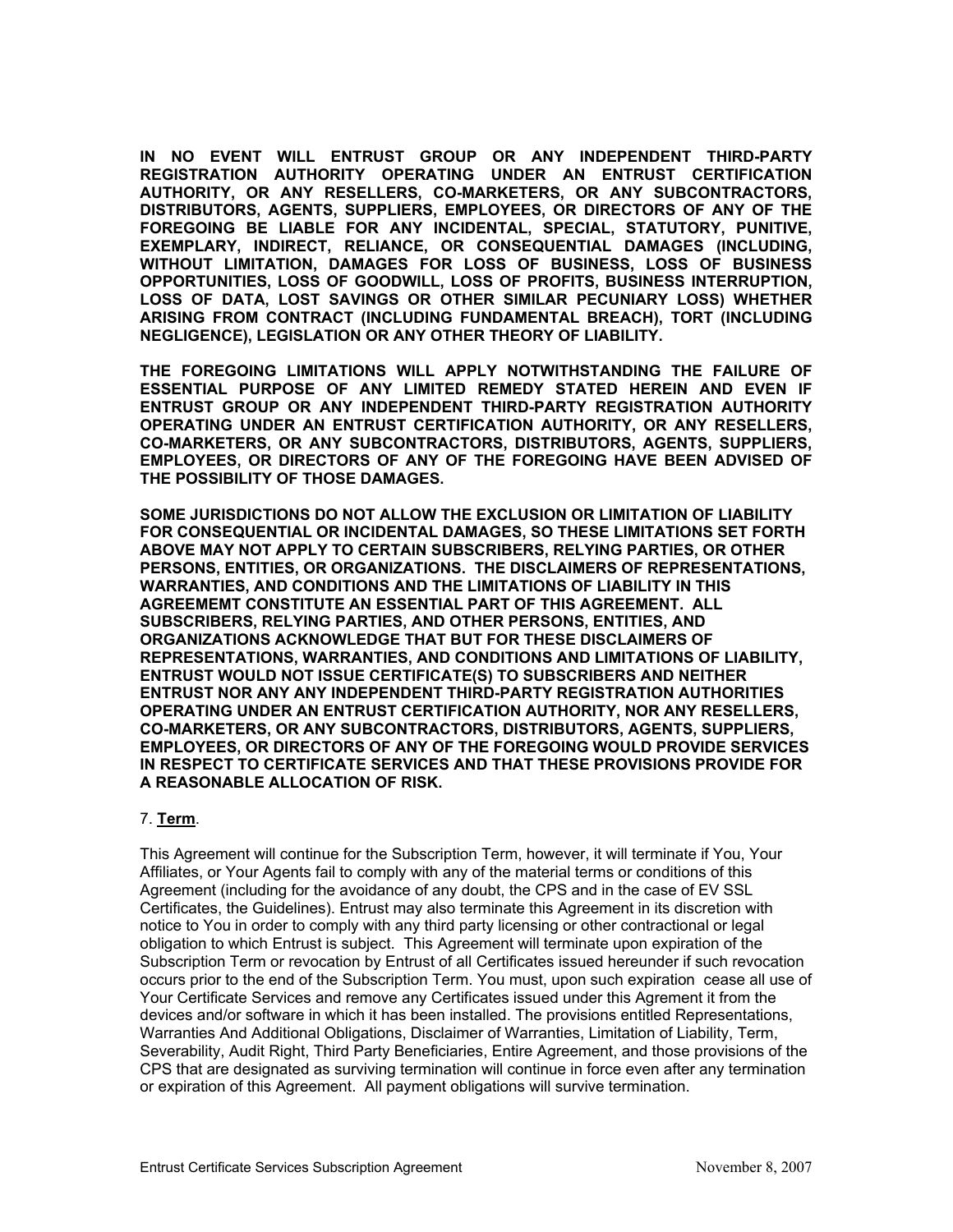# 8. **Severability**

Whenever possible, each provision of this Agreement, the CPS, any other agreements will be interpreted in such manner as to be effective and valid under applicable law. If the application of any provision of this Agreement, the CPS, any other agreements or any portion thereof to any particular facts or circumstances will be held to be invalid or unenforceable by an arbitrator or court of competent jurisdiction, then (i) the validity and enforceability of such provision as applied to any other particular facts or circumstances and the validity of other provisions of this Agreement, the CPS, or any other agreements will not in any way be affected or impaired thereby, and (ii) such provision will be enforced to the maximum extent possible so as to effect its intent and it will be reformed without further action to the extent necessary to make such provision valid and enforceable.

**FOR GREATER CERTAINTY, IT IS EXPRESSLY UNDERSTOOD AND AGREED THAT** EVERY PROVISION OF THIS AGREEMENT, THE CPS, AND ANY OTHER AGREEMENTS **LAIMERS OF THAT DEALS WITH (I) LIMITATION OF LIABILITY OR DAMAGES, (II) DISC REPRESENTATIONS, WARRANTIES, CONDITIONS, OR LIABILITIES, OR (III)**  INDEMNIFICATION, IS EXPRESSLY INTENDED TO BE SEVERABLE FROM ANY OTHER **PROVISIONS OF THIS AGREEMENT, THE CPS, AND ANY OTHER AGREEMENTS AND WILL BE SO INTERPRETED AND ENFORCED.** 

# 9. **Third Party Databases and D-U-N-S® Number**.

In performing limited verification Entrust (or a subcontractor acting on behalf of E ntrust (a "Subcontractor")) may determine whether the organizational identity, address, and dom ain name provided with Your Certificate Services Application are consistent with informati on contained in third-party databases (the "Databases"), which may include the Dun & Brad street Inc. ("D&B") database. Entrust or a Subcontractor may perform an investigation which may a ttempt to confirm Your business name, street address, mailing address, telephone number, line of business, year started, number of employees, CEO, telephone number and Your business existe nce. You may be assigned a D-U-N-S® Number if Entrust or its Subcontractor is able to procure independent confirmation that Your business exists at the address included in Your Certifica te Services Application. You acknowle dge that some of the information submitted to obtain Certificate Services and/or a D-U-N-S® Number may become included in the Databases. This information will only include: business name, street address, mailing address, telephone number (outside source), line of business, year started, number of employees, CEO, telephone number and Your business existence. You acknowledge that the foregoing information as contained in the Databases may be licensed by Entrust or its Subcontractor to third parties who may offer You business products and services.

### 10. **Use of the Entrust Secured Site-Sea**l.

Subject to the terms and conditions of this Agreement, You may use Your Certificate Services with the Entrust Secured Site-Seal; provided, however that (i) Entrust delivers to You the Entrust Secured Site-Seal together with, or in conjunction with, Your Certificate Services; and (ii) **BY ECURED SITE-CLICKING THE "ACCEPT" ICON BELOW AND BY USING THE ENTRUST S SEAL, YOU AGREE TO BE BOUND BY THE TERMS AND CONDITIONS OF THE ENTRUST SECURED SITE-SEAL LICENSE AGREEMENT SET FORTH AT <HTTP://WWW.ENTRUST.NET/ABOUT/PRACTICES.HTM>.**

### 11. **Third Party Beneficiaries**

You expressly acknowledge that Microsoft and each member of the Entrust Group are express third party beneficiaries, and may enforce this Agreement and the CPS against Enterprise and rely on all terms of this Agreement and the CPS